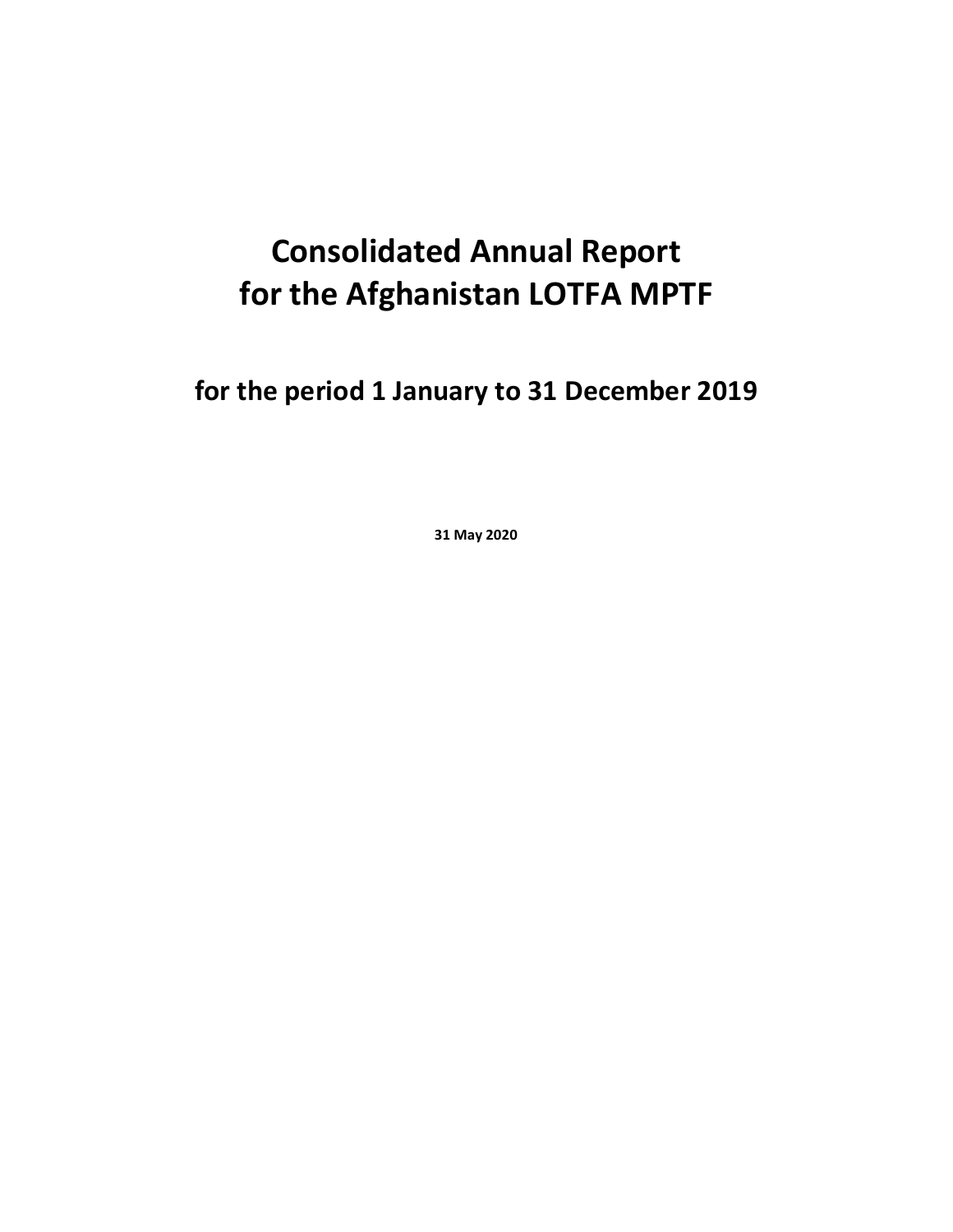# Contents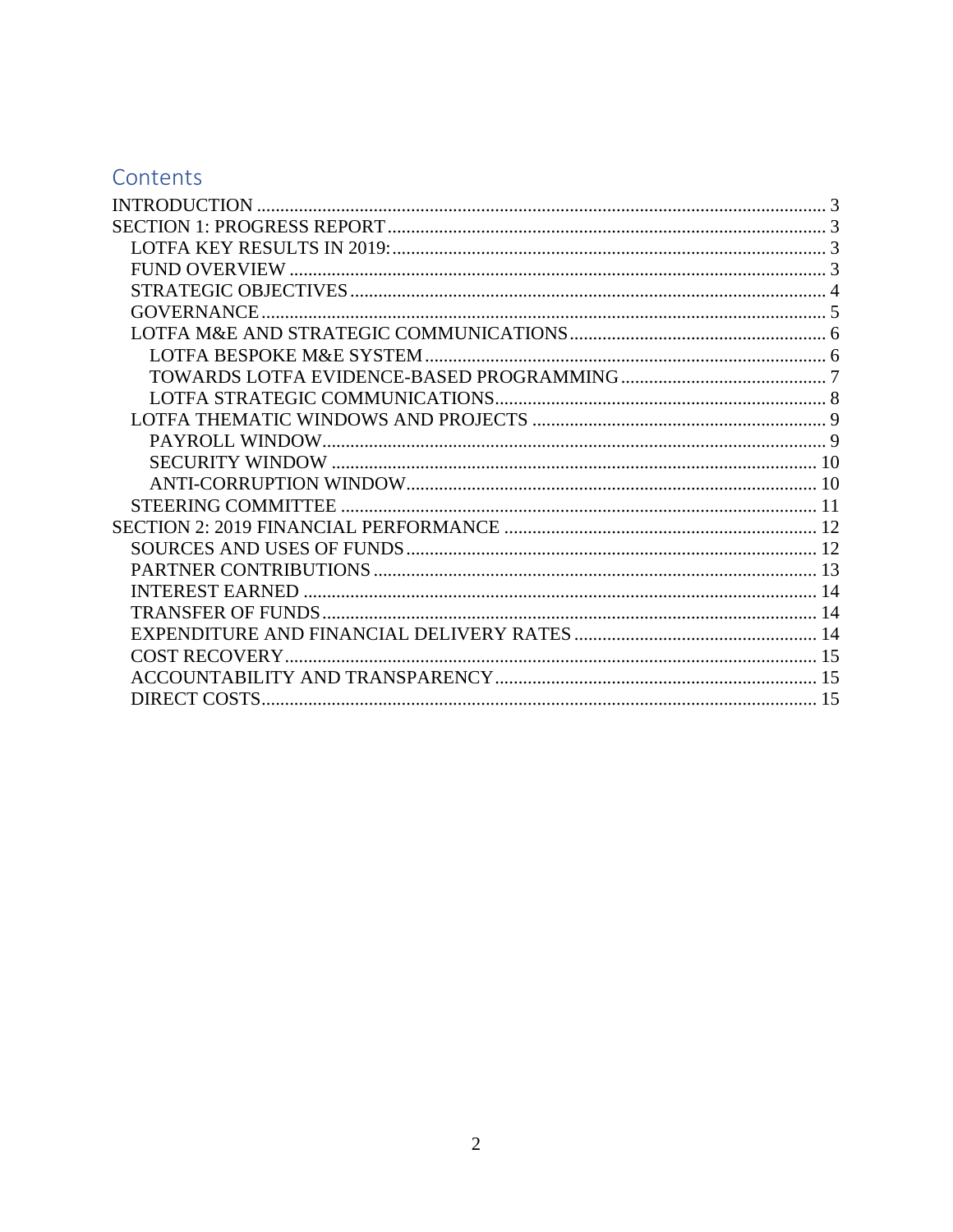# <span id="page-2-0"></span>**INTRODUCTION**

This Consolidated Annual Report of the Afghanistan LOTFA MPTF is prepared by the LOTFA Trust Fund Management Unit and the Multi-Partner Trust Fund Office (MPTF Office) in fulfillment of their obligations, as per the Fund's Terms of Reference (TOR), the Memorandum of Understanding (MOU), and the Standard Administrative Arrangement (SAA) signed with contributors.

This consolidated report covers the period 1 January to 31 December 2019 and provides narrative and financial data on progress made in the implementation of projects of the Afghanistan LOTFA MPTF. It is posted on the MPTF Office GATEWAY [\(http://mptf.undp.org/factsheet/fund/LTF00\)](http://mptf.undp.org/factsheet/fund/LTF00).

# <span id="page-2-1"></span>SECTION 1: PROGRESS REPORT

# <span id="page-2-2"></span>LOTFA KEY RESULTS IN 2019:

- Law and Order Trust Fund for Afghanistan (LOTFA) Multi-Partner Trust Fund (MPTF) provides the Government of Islamic Republic of Afghanistan (GIROA) with a platform to strengthen coordination across the entire rule of law chain involving various partners in the international community and UN family.
- LOTFA MPTF has been operationalized with Technical Working Groups (TWGs) being established and new projects considered and approved for MPTF funding.
- Establishment of LOTFA as a sector-wide platform through the addition of five additional UN organisations signing Memorandum of Understanding with the Multi-partner Trust Fund Office.
- Afghan citizen's security and safety maintained through continued management of payroll for police personnel<sup>1</sup>.
- LOTFA Trust Fund Management Unit (TFMU) has built a bespoke M&E system integrating various data collection systems and sources, and undertaken multiple assessments to generate evidence for LOTFA evidence-based programming.
- The Fund, Fiduciary and Financial Management Unit (FFFMU) under TFMU ensured effective cash management as well as regular reporting and forecasts to donors, enabling them to provide funding as needed.

# <span id="page-2-3"></span>FUND OVERVIEW

The Terms of Reference (TOR) for LOTFA MPTF were approved by GIROA and donors during the first LOTFA Steering Committee meeting held on 25 November 2018. Together with the TOR, the Steering Committee members also approved the Fund's Operational Manual, Strategic Framework and Fundlevel Results Framework. The approval of the TOR concluded an extensive consultation process between the GIROA, donors and UNDP, which started in February 2017, to restructure and redesign the LOTFA.

The Trust Fund Management Unit (TFMU) was established in January 2019 by UNDP Afghanistan Country Office to provide technical and administrative support to the Steering Committee and the

 $1$  Note: limited to those police personnel paid through the WEPS system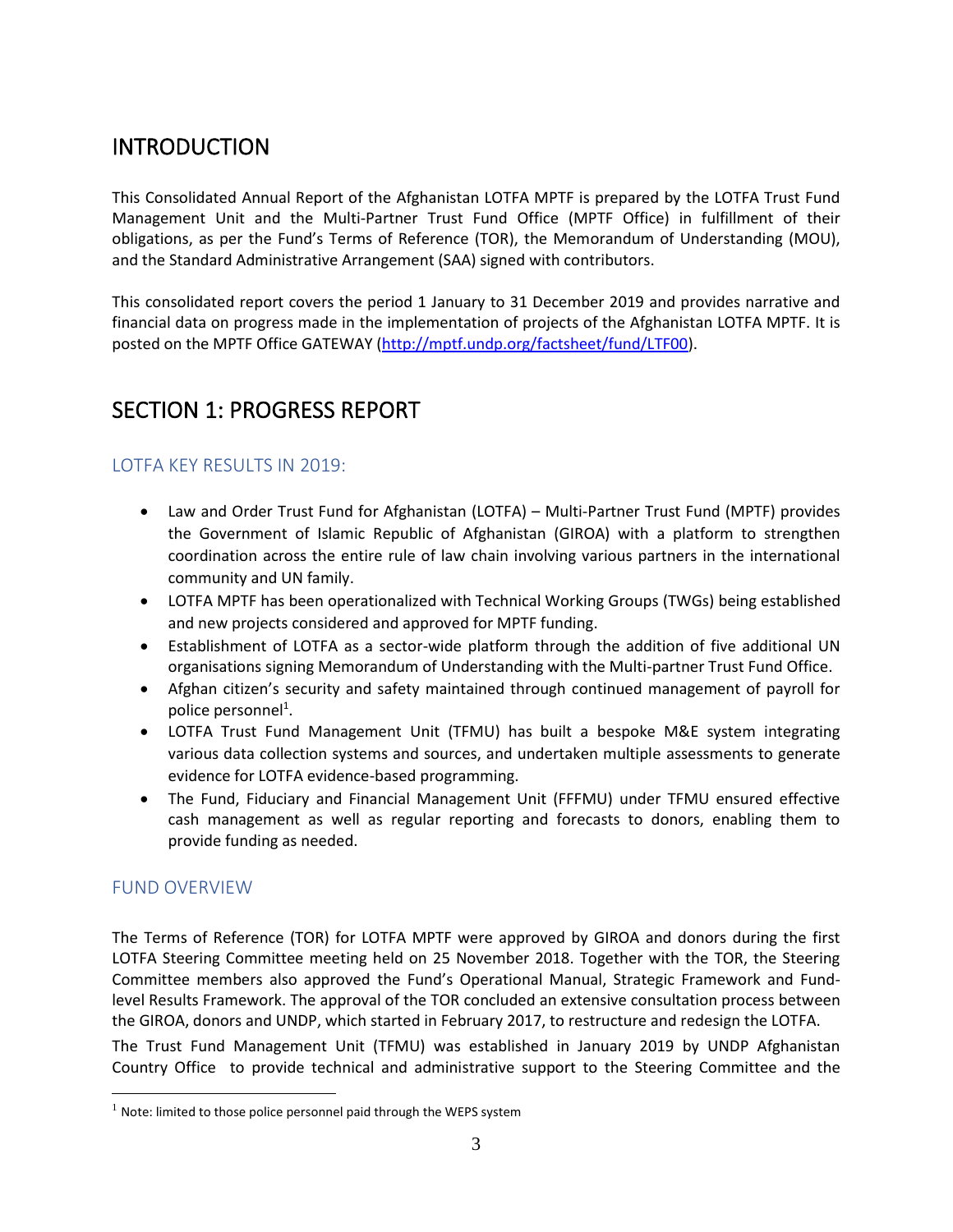Technical Working Groups (TWG) and to organize the processes of projects' proposals revisions, Fund's monitoring, evaluation and reporting as well as risk management.

The Fund is investing strongly in establishing a robust Monitoring & Evaluation (M&E) system, which sits at the heart of Fund planning, programming and monitoring. The TFMU will house the Fund's M&E capacity to ensure that M&E is applied consistently throughout all projects against set quality standards and procedures and that M&E data is managed on a centralized LOTFA Results and Impact Platform covering the whole Fund. In 2019, the TFMU has undertaken a series of assessments, surveys and studies to establish baselines with qualitative and quantitative data within the sector to enable the measurement of progress and impact over-time. Digital Dashboards will be established for each Thematic Window to collate, analyze and visualize data so as identify trends and developments within the sector, allow for performance monitoring at the Fund- and project-levels and inform decisionmaking within the Fund.

In 2019, the MPTF Office signed the Fund Memorandum of Understanding (MOU) with the UN Office on Drugs and Crime (UNODC), UN Habitat, UN Women, Food and Agriculture Organization and UNOPS, increasing the total number of Recipient UN Organization (RUNO) under the Fund to six.



#### <span id="page-3-0"></span>STRATEGIC OBJECTIVES2

 $^2$  See Annex 1 for the full Strategic Framework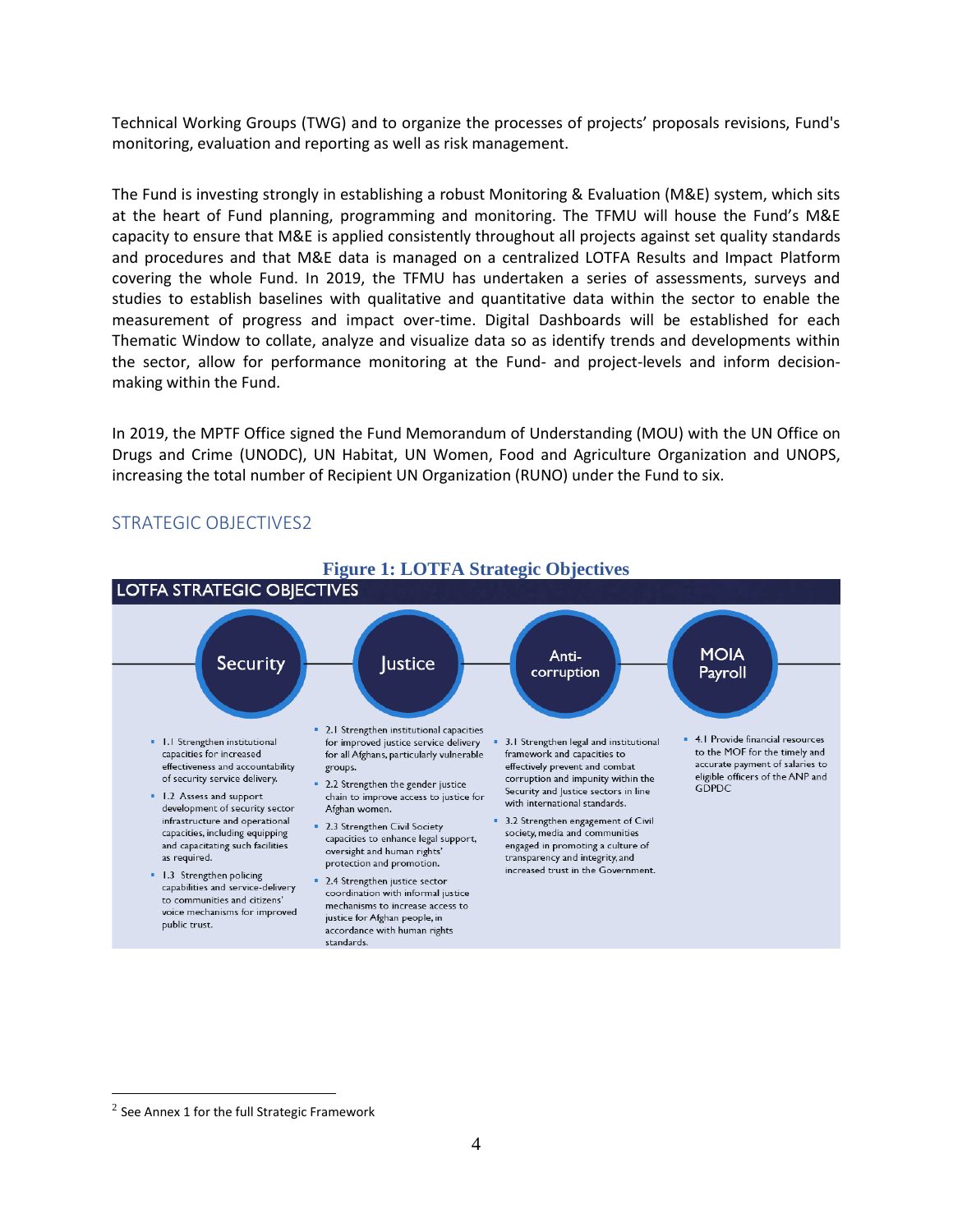#### <span id="page-4-0"></span>**GOVERNANCE**

The Fund's governance structure consists of a Steering Committee with Thematic Working Groups (TWGs) at the level of each Thematic Window. The Steering Committee, chaired by the Minister of Interior, as has been appointed by the President of Afghanistan<sup>3</sup> and co-Chaired by the UNDP Resident Representative in Afghanistan, is the highest decision-making authority within the Trust Fund and is responsible for setting the strategic guidance and general oversight and exercising overall accountability of the Fund. The TWGs serve as consultative bodies for each Thematic Window to coordinate the provision of technical inputs and support to assessments, studies, surveys, reviews and evaluations, as well as project proposal reviews, project monitoring, risk management and implementation issues. The TWGs are to provide recommendations to the Steering Committee for decision-making. The TWGs are comprised of technical representatives from relevant Ministries, funding Donors and the relevant UN Agencies.

After the approval of the new trust fund structure in 2018, the initial priority for the fund in 2019 was to establish the TWGs for each of the thematic windows as part of the general operationalization of the new trust fund's governance structure. It took LOTFA TFMU several months of negotiations with LOTFA partners in 2019 to establish and operationalise the TWGs for Security, Payroll, and Anti-Corruption windows. The delay in establishing the TWGs was due in part to LOTFA donor concerns with taking on additional roles and responsibilities of TWG Co-Chairs as well as hesitation in simultaneously starting all TWGs. Notwithstanding this challenge, the TFMU managed to establish three TWGs by Q3 2019 with the following Chair and Co-Chair nominations:

| <b>Thematic Window</b> | <b>Chair (Government)</b>        | <b>Co-Chair (Donor)</b> |
|------------------------|----------------------------------|-------------------------|
| Payroll                | Ministry of Interior - Deputy    | CSTC-A                  |
|                        | Minister for Support             |                         |
| Security               | Ministry of Interior Affairs $-$ | European Union          |
|                        | Deputy Minister for Policy and   |                         |
|                        | Strategy                         |                         |
| Anti-Corruption        | <b>Attorney General's Office</b> | Denmark                 |
| Justice                | Supreme Court                    | TBD                     |

The nomination for the Justice Window remains pending and the co-chairs is currently being discussed with potential partners.

<sup>&</sup>lt;sup>3</sup> The President of Afghanistan appointed the Minister of Interior Affairs as Chair of the Steering Committee on 15 April 2018 through letter 1471, with the Finance and Administration Deputy General, the Head of Judicial Force Management and the Deputy Minister of Finance, as deputy Chairs of the Steering Committee.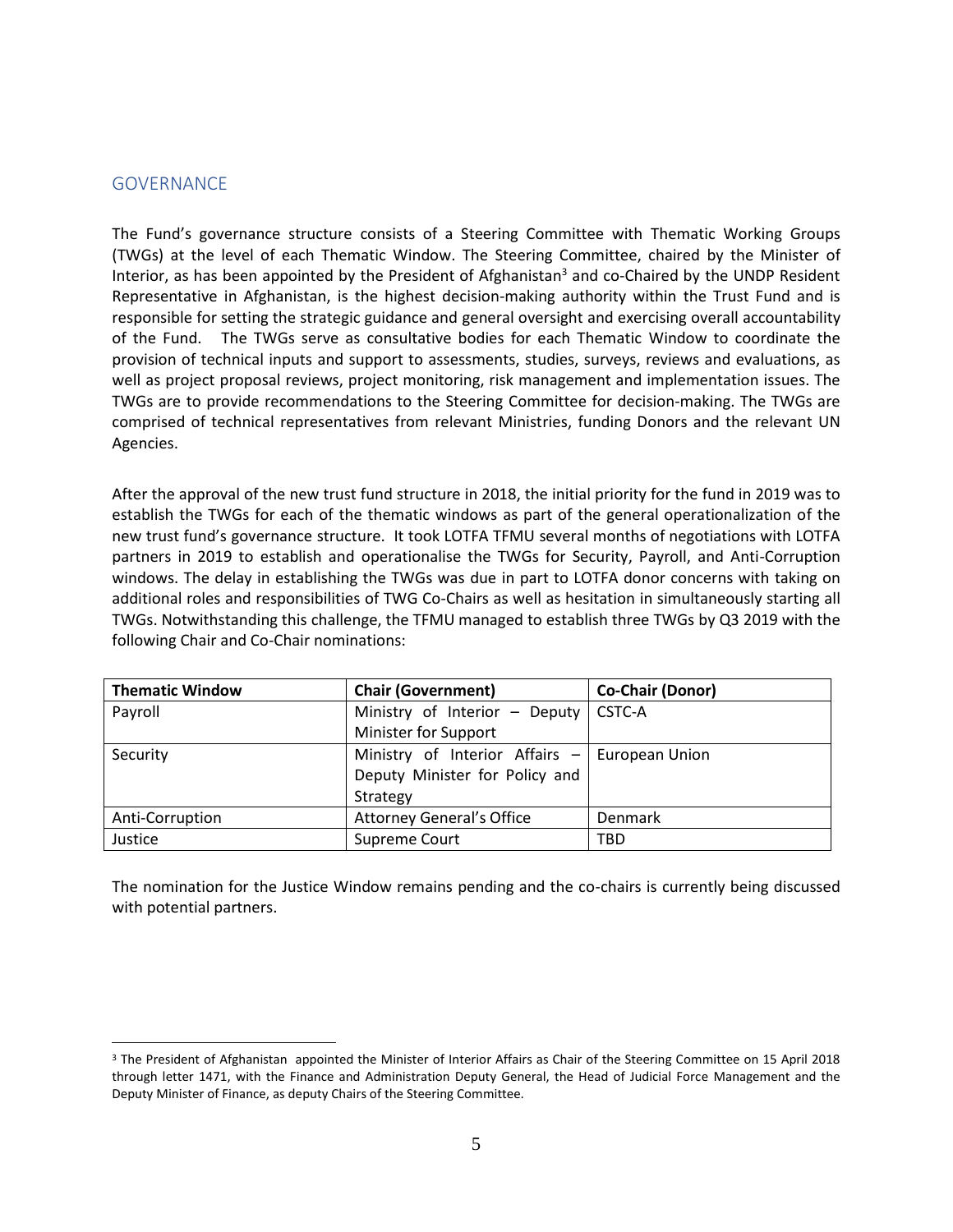

**Figure 2: Fund Governance Structure**

# <span id="page-5-0"></span>LOTFA M&E AND STRATEGIC COMMUNICATIONS

# <span id="page-5-1"></span>LOTFA BESPOKE M&E SYSTEM

In 2019, TFMU proceeded with the establishment of an M&E system integrating various data collection systems and sources. The system is comprised of various dashboards enabling LOTFA stakeholders to make decisions in the most effective and efficient manner. In 2019, evidence was generated to inform the development of project proposals for LOTFA MPTF funding.

Since then, the TFMU has spearheaded the LOTFA's approach for M&E and managed to move it from just 'ME', i.e. an individual who is left alone to monitor and evaluate a programme or a project and that information produced is only used for reporting and not for improving implementation and results, to 'MorE', where data drives the entire process. The move from ME to MorE hinges on the following three key aspects:

Voices: LOTFA TFMU started using surveys and citizens/beneficiary feedback mechanisms for groundtruthing. Innovative tools are used to collect that feedback and around 30,000 voices were collected through various surveys and assessments;

Gadgets: In 2019, LOTFA TFMU used a suite of cutting-edge mobile data collection tools, a centralized impact and results platform allowing integration of data from various sources, interactive dashboards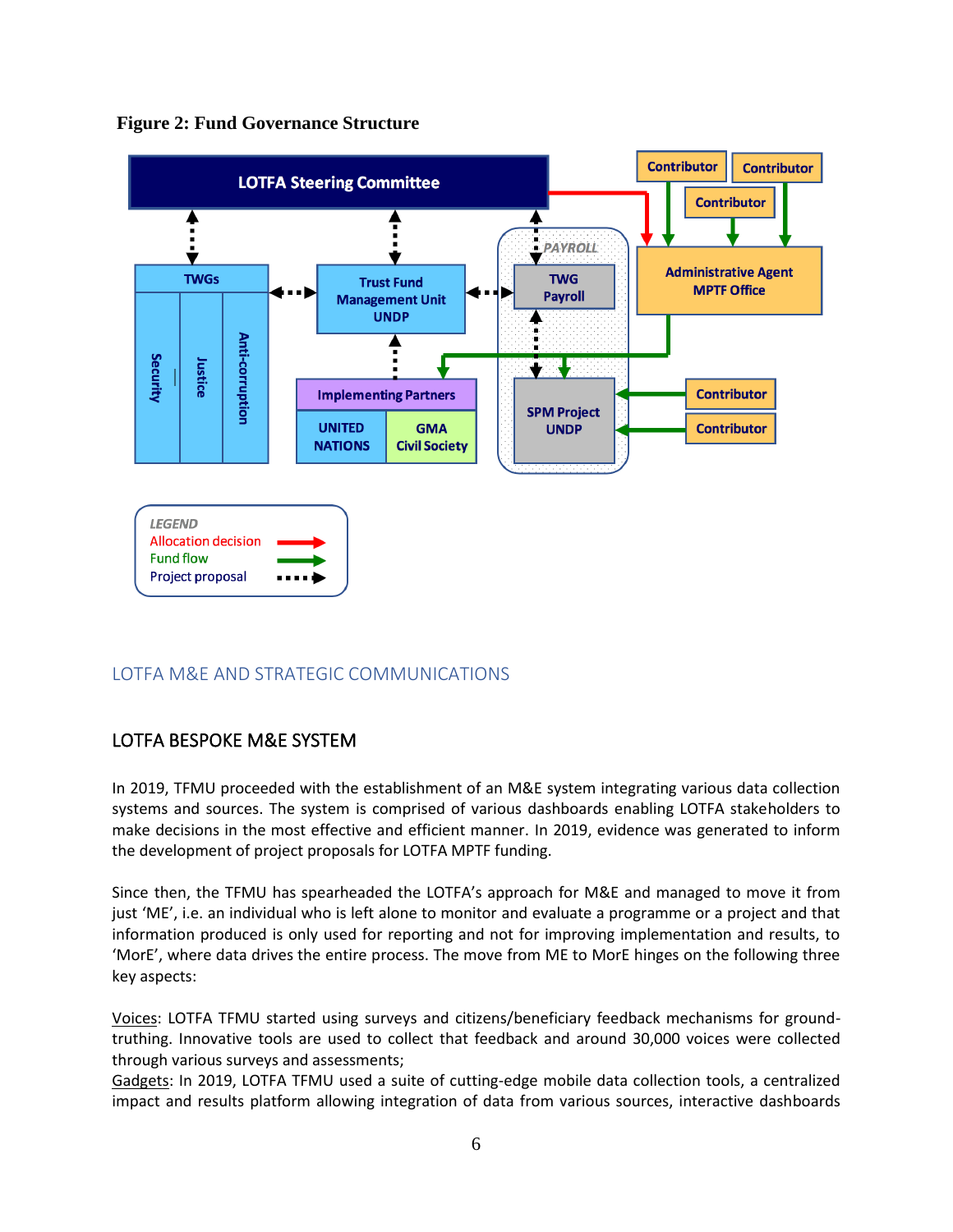and data visualizations along with customized mapping tools to present the data and information for policy dialogues and decision making;

Fun: through "Data Parties" LOTFA TFMU invited stakeholders to engage with the data, soliciting their data interpretations and generating dialogues for further investigations and actions to address development challenges together.

In 2019, M&E Team has conducted nine surveys, covering over 30,000 respondents, created over 20 different dashboards, trained 57 local enumerators on digital data collection, consulted with over 20 government partners. The LOTFA TFMU has raised recently major interests in our work with the donor community and with our government counterparts.

To improve its data collection, analysis and visualization tools, LOTFA has also partnered with two world leading data collection partners - Qriously and Sprockler. These survey tools complement other survey methods and take a more innovative approach to data collection.

Qriously is used to collect data through mobile applications which allow quick, real-time data collection among people using smart phones - a majority of whom lives in urban areas. The tool is particularly advantageous in the context of Afghanistan where the security situation can hinder the ability to access places and collect data on the ground. On the other hand, Sprockler allows researchers to see through complexity with story-based inquiries and collect actual experiences to generate meaningful data.

LOTFA M&E team piloted Qriously with the same questions that had been used in the Access to Justice (A2J) survey, conducted earlier in the year. The pilot result is encouraging - it shows that the Afghan public is ready to engage and willing to participate in an online survey through mobile advertisements. Within two weeks, M&E received more than 1,000 completed answers and more than 12,000 people nationwide started/participated but did not complete the survey.

Using Sprockler, which captures respondents' experiences through storytelling, LOTFA generated evidence to show that respondents' positive experiences and interactions with Afghanistan National Police (ANP) tend to involve instantaneous instances where police are present in public places to offer help. On the other hand, negative experiences are often over disputes and formed by police's failure to enforce the law or to make people feel safe.

Ultimately, the TFMU conducted baseline surveys and assessments in 2019 to establish a robust empirical evidence base that will shape LOTFA programmatic direction that will fulfil the LOTFA Strategic Objectives and enable informed decision-making, and adaptive, and flexible management of the Fund.

# <span id="page-6-0"></span>TOWARDS LOTFA EVIDENCE-BASED PROGRAMMING

Through evidence generated via LOTFA M&E Unit surveys and research, the following project proposals have been developed by the UNDP and were submitted to the following relevant thematic working groups (TWGs) for discussion and approval:

- Community Oriented Policing Services (COPS)
- Afghanistan Anti-Corruption, Transparence, Integrity and Openness (ACTION)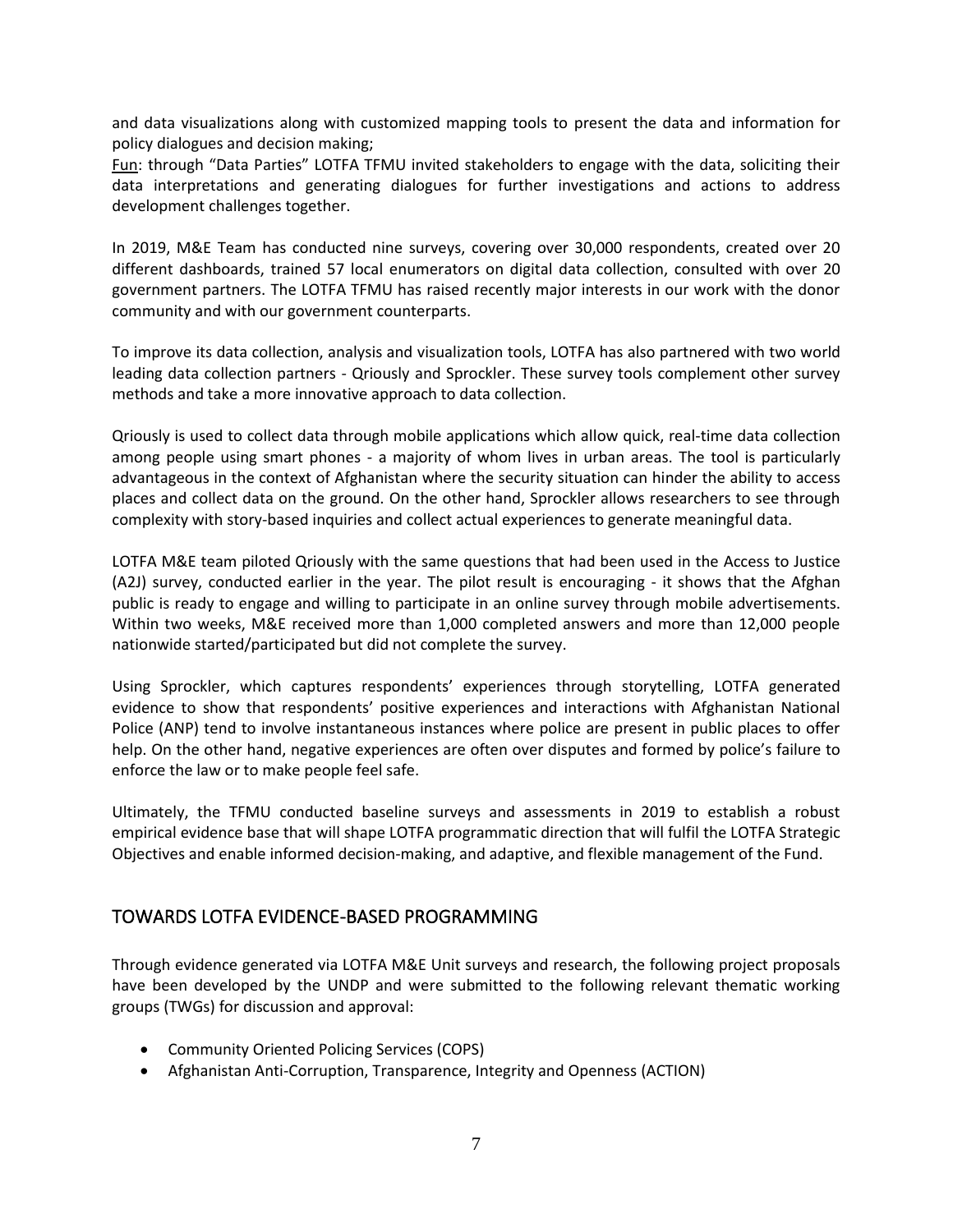Evidence from survey data was also consolidated and used to guide COPS project implementation with adaptive management approach. Key data points from the Rapid Police District Stations Infrastructure Survey and the Kabul City Community and Police Perceptions Survey are being used to construct Police District profiles. The profiles will serve not only as baseline data for COPS project, but also as a monitoring tool to enable an adaptive management approach. Additional near real-time monitoring tools and mechanisms will support this iterative approach by continually providing evidence and inform LOTFA stakeholders of progress and results.

In addition, the LOTFA M&E team has also paved way for a comprehensive Rule of Law (RoL) baseline research. This research will be used to inform LOTFA interventions for improving service delivery and achieving the Fund's strategic objectives . It will build on a recently completed LOTFA survey on Access to Justice and Corruption Perceptions (A2J-CP), which covered approximately 6,000 sampled respondents in 12 provinces . Based on the A2J-CP survey findings, the LOTFA M&E has indicated the following research needs to better understand:

• the tension between perceptions of justice and the rule of law as well as diverse views towards concepts of law and justice;

• specific capacities required for both state and non-state actors to meet the justice needs of different population groups;

• behavioural drivers of justice seekers and justice service providers and how justice outcomes (or lack thereof) affect people's lives;

• the role of community volunteers and civil society organizations in offering legal awareness, legal aid services, counselling, protection of rights and access to legal services; and

• the needs of women and how their safety and well-being throughout the justice process can be improved.

More importantly, the LOTFA ROL baseline research aims to provide further evidence to support the implementation of National Justice and Judicial Reform Plan (NJRP) as well as GIROA's effort to achieve relevant Sustainable Goals, particularly Goal 16 (Peace, Justice and Strong Institutions).

The LOTFA M&E team is currently finalizing the ROL research framework and methodologies with insights gained from a round of stakeholder consultations conducted since November 2019. The research will comprise four main components: i) mapping of service provision, ii) rights-holders baseline, iii) duty-bearers research, and iv) sectoral political economy analysis.

# <span id="page-7-0"></span>LOTFA STRATEGIC COMMUNICATIONS

Communication is playing an increasingly pivotal and integral role in transforming LOTFA. In learning from past lessons, LOTFA is seeking to improve communicating progress and results with its supporters and funders as well as integrating communication strategically to improve its programme outcomes.

LOTFA TFMU hosted the first donor consultation meeting on 21 August 2019. The following three themes were identified as essential from communication perspective. Accountability – the need to proactively communicate how donors' contributions are spent; Results – the need to deliver and communicate results; and Engagement – the need to promote closer collaboration among donors, government, civil society, and beneficiaries. It was also concluded that LOTFA communication should be audience-centred and data-driven. The take-aways of the workshop will be incorporated into a draft strategy which will be shared with donors in early 2020.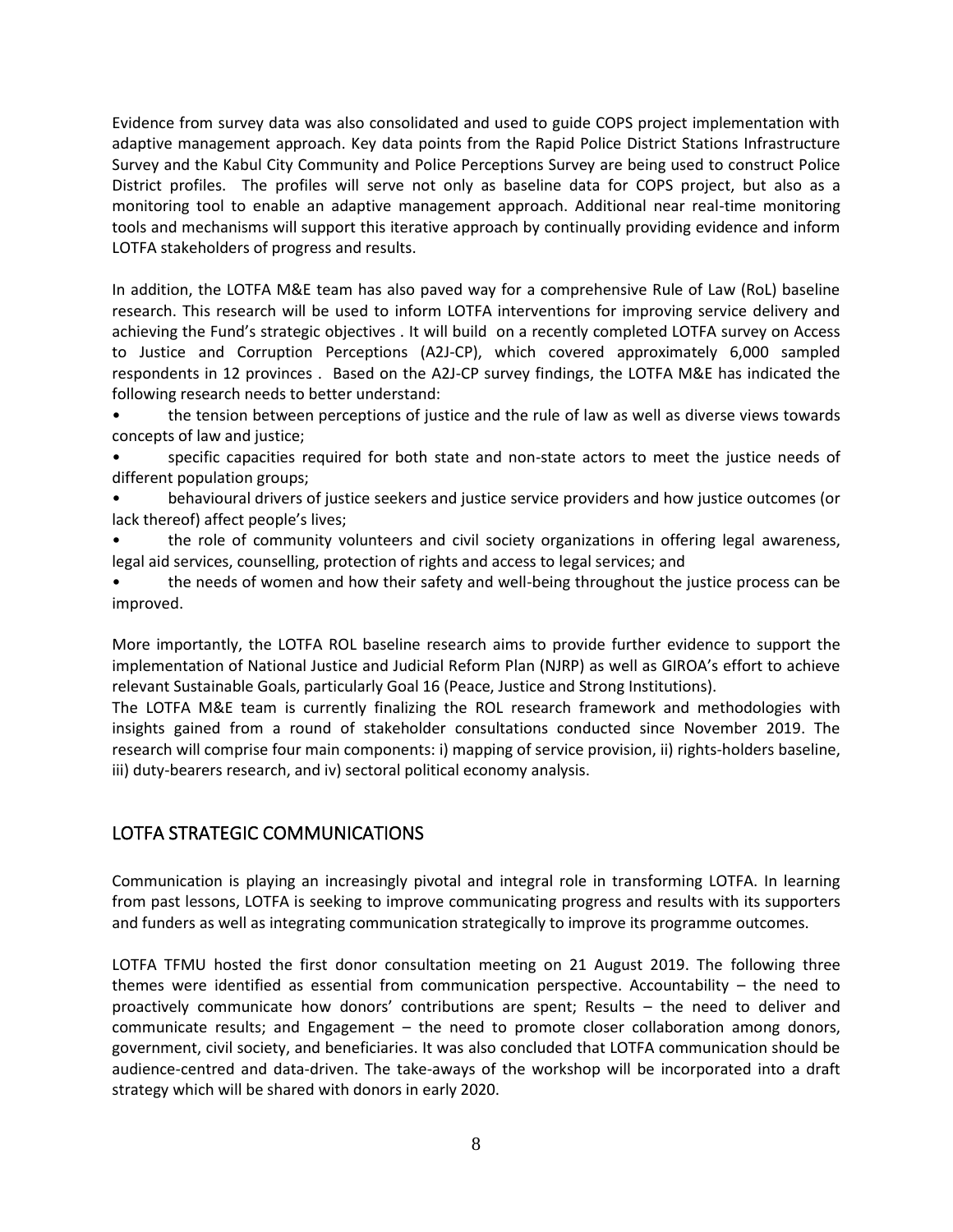As part of LOTFA M&E, communications must go beyond awareness raising and seek to promote behavioural and social changes leading to improved development outcomes. It must also promote public dialogue and commitment to reform as well as supporting the use of new information and communication technologies to strengthen programmatic interventions and citizens' feedback.

Accordingly, communications will play a more impactful role in forging strategic partnerships, moving away from business as usual to identifying innovative ways to create positive change and impact for Afghan people.

Evidence-based communications baseline data is essential to understanding WHO LOTFA MPTF is trying to reach and what messages and channels are relevant to THEM. A communications baseline study was, therefore, conducted in 2019 and has served as a basis for the development of LOTFA MPTF Communications Strategy, which will be completed in the first quarter of 2020. This strategy will also inform much-needed improvements in MOIA communications that will be supported in 2020.

Beyond this, in 2019 TFMU regularly coordinated and conducted TWG meetings and Steering Committee meetings as well as donor meetings. The monthly LOTFA Newsletter was also launched in August 2019 and it continues to provide donors with information and regular updates regarding programmatic and sectoral developments

# <span id="page-8-0"></span>LOTFA THEMATIC WINDOWS AND PROJECTS

In 2019, UNDP's Support to Payroll Management Project was the sole project receiving funding under LOTFA.

### <span id="page-8-1"></span>PAYROLL WINDOW

The Support to Payroll Management (SPM) project primarily focuses on developing the required capacity for the Ministry of Interior Affairs (MOIA) to independently manage all payroll related operations and functions for the Afghan National Police (ANP) and General Directorate of Prisons and Detention Centres (GDPDC).

The SPM project continued to strengthen the capacities and business processes for MOIA to independently manage all payroll related functions and operations in 2019. A total of 372 MOIA staff (including seven female staff) were trained in 13 training sessions for a total of 75 training days. Trainings were provided on Payroll Management, Digital M16 Approval process, Financial Management, Human Resource Management, Logistics Management for payroll, and Disaster Resilience and Recovery (DRR) orientation. SPM project's continued effort in training and capacity building for MOIA staff should translate in a reduction of ineligible expenses within payroll, particularly reducing the number of M16s generated outside WEPS.

The SPM project performed monthly reconciliations between Web-based Electronic Payroll System (WEPS) and Afghanistan Financial Management Information System (AFMIS) data for all 34 provinces; as a result, Timing Difference and Outside WEPS payments were identified as the main causes of discrepancies between WEPS and AFMIS.

The SPM project continued to maintain a fully optimized WEPS system to ensure that funds are disbursed and received on a timely basis by all MOIA personnel. All 34 Provincial Police Headquarters (PHQs) are connected to WEPS, ensuring that MOIA's payroll stations nationwide are functional on realtime basis. In December 2019, the SPM project paid a total of 121,779 ANP and GDPDC, 118,763 (97.52%) male and 3,016 (2.48%) female personnel within the MOIA Tashkeel. The percentage of ANPs who were paid in December 2019 through the Electronic Fund Transfer (EFT) and Mobile Money (MM) payment methods stood at 93.37% (89.86% EFT and 3.51% MM), with the remaining 6.63% paid through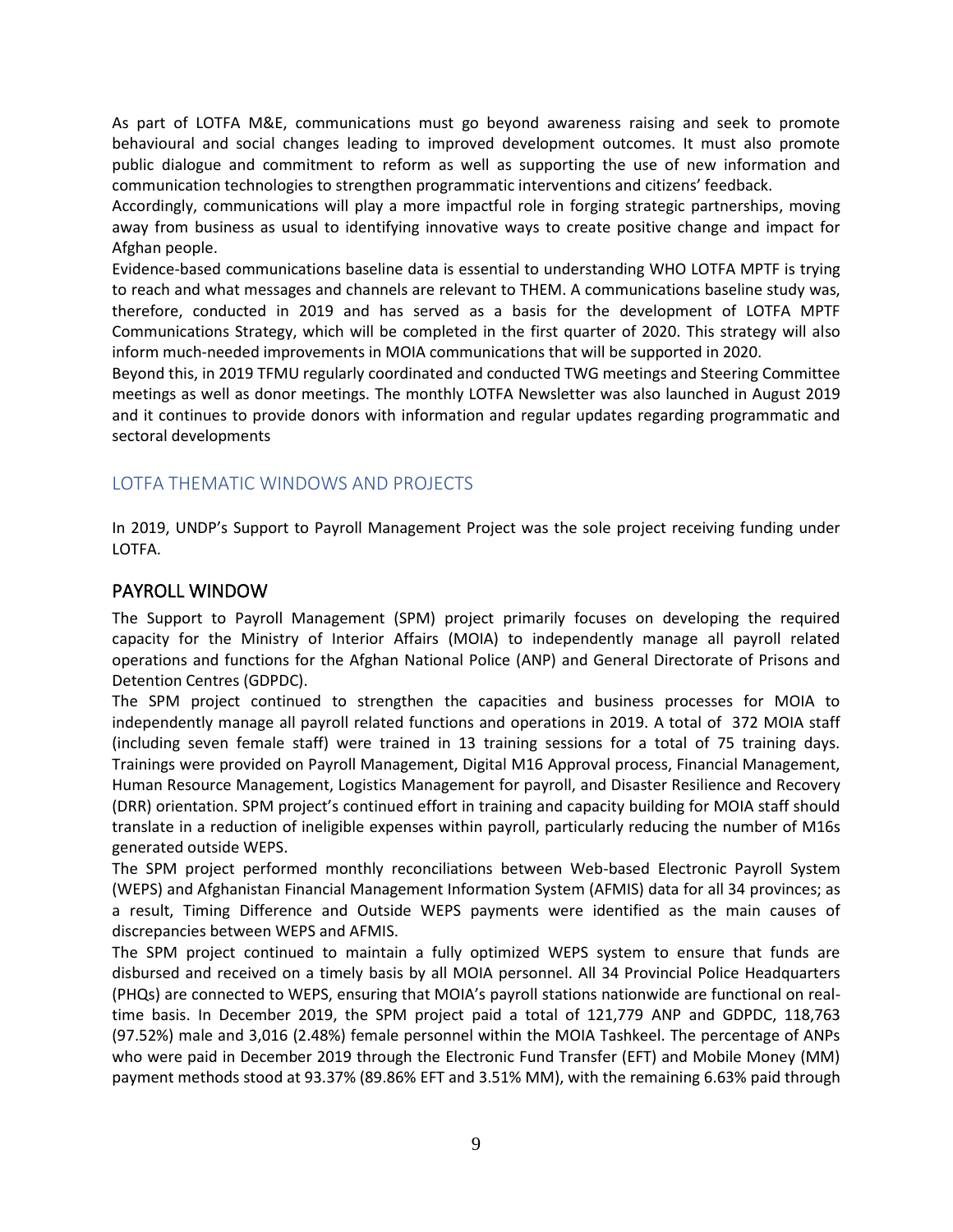the Trusted Agent (TA) modality. All the GDPDC personnel (6,783 or 95.23% male, 333 or 4.68% female) were paid through the EFT.

UNDP continued to provide fiduciary oversight and payroll assurance services through the independent Monitoring Agent (MA). The MA reports for January – December 2018 were finalized, identifying ineligible expenditures amounting to AFN 198,835,846, equivalent to USD 2,545,913 which was deducted from the payroll advances to the MOF in November 2019.

The total LOTFA SPM cumulative advances to the MOF for the period January – December 2019 amounted to AFN 24.36 billion equivalent to USD 313 million. The AFMIS recorded a total amount of expenditures of AFN 23.75 billion equivalent to USD 305 million or 97.51% of the total advances.

In 2019, some implementation challenges hindered SPM project's progress, mainly: i) Delay in approval of the MOIA Internal Control Policy. The SPM project team is following up with the Policy Directorate of the MOIA to facilitate the approval of the MOIA Internal Control Policy. ii) Unable to hold Payroll Window Technical Working Group (TWG) meetings regularly was a hindrance to making timely decisions. This challenge stayed until November 2019 when the TWG meetings were resumed. iii) The absence of identical unique identifying numbers on M16 vouchers generated in AFMIS and WEPS led to increase the risk of generating duplicate payments and performing reconciliation and audit tracing of WEPS data with AFMIS difficult. Due to the follow-up of the project team, this issue was resolved as the MOF started to refer to the unique identifying number generated in WEPS in AFMIS generated M16 forms.

The project's accumulated expenses for the period January – December 2019 totalled USD 323.64 Million with an overall delivery rate of 93%. Funds from MPTF totalled US\$40 million in 2019.

#### <span id="page-9-0"></span>SECURITY WINDOW

The Security Window held its first TWG on 28 November 2019. The TWG recommended for endorsement by the Steering Committee, the allocation of funding for 2020 to UNDP's Community Oriented Policing Services (COPS) Project. This Project focuses on supporting the ANP to (1) increase the trust and cooperation between communities and the police through an enhanced Police-e-Mardumi (PeM) methodology, including piloting new approaches to allow the ANP to capture the voices of the community, together with (2) the establishment of an enabling environment, allowing police personnel working in police districts to deliver improved community-oriented policing services meeting the demands and needs of the communities which they serve. The Project will initially focus on the Provincial Headquarters and Police Districts in Kabul. The four-year project aims to improve policing services in Kabul, with outputs focusing on community policing, police planning, administrative capacity and infrastructure. Due to concerns from some donors, further detailed assessments on infrastructure will be undertaken to have details on the proposed budget and requirements. The project will start in January 2020.

#### <span id="page-9-1"></span>ANTI-CORRUPTION WINDOW

The Anti-Corruption Technical Working Group (AC TWG) held its first meeting on 2 December 2019. The AC TWG members included representatives from donors and Afghan government, particularly AGO and the Anti-Corruption and Justice Center (ACJC) as well as UN family, particularly UNAMA, UNDP and UNODC.

The UN Resident Coordinator for Afghanistan was also present at the AC TWG to deliver an opening remarks to emphasise the joint One UN effort to support the country through its Common UN Framework to support Afghanistan to combat corruption. This UN common framework, developed in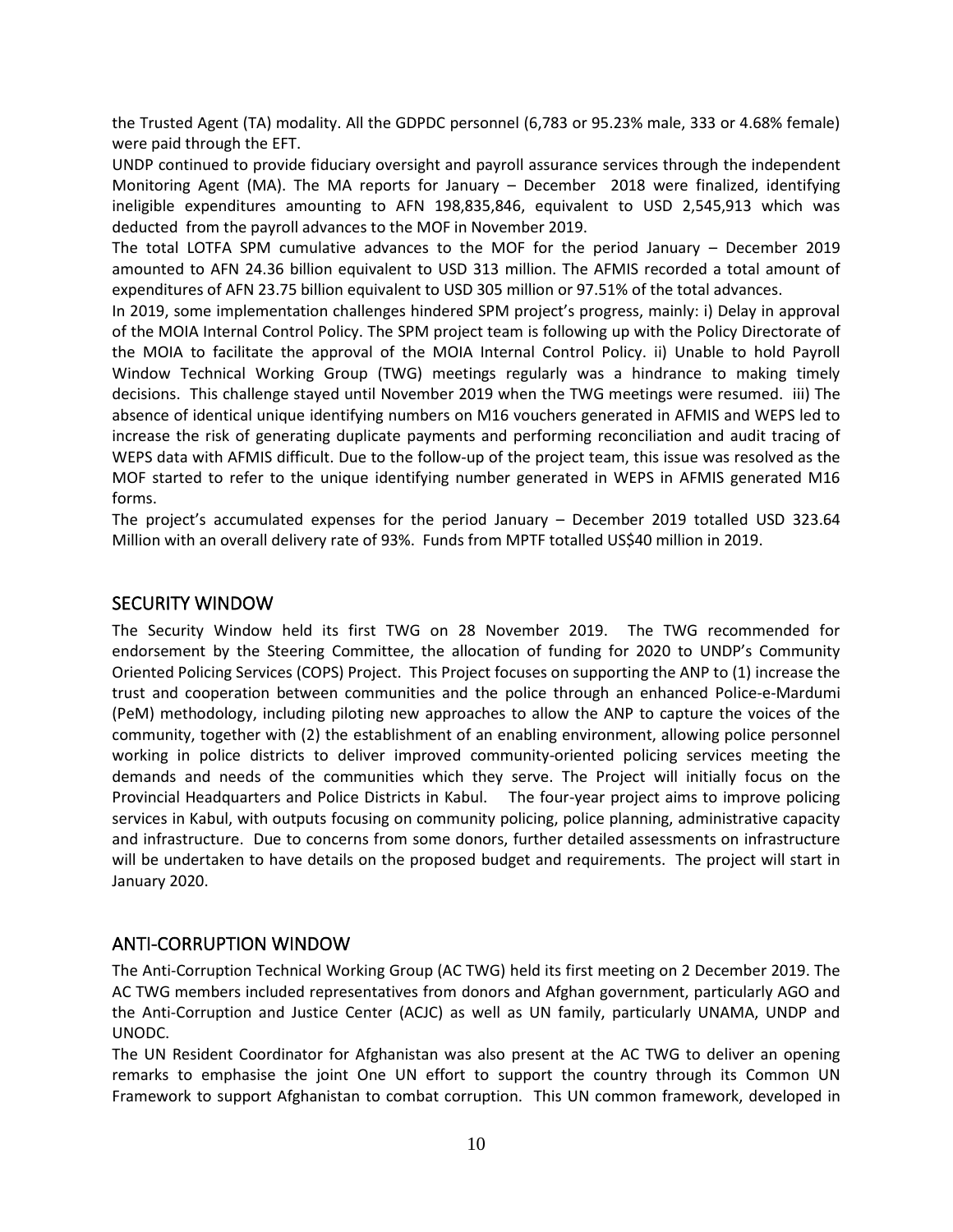full alignment with national strategies and policies on Anti-Corruption, will serve as the collaborative framework for UN family coherent support in this area.

At the TWG, a concept note for a proposed Anti-Corruption, Transparency, Integrity and Openness (ACTION) project was jointly presented by UNDP, AGO and ACJC. The concept note outlined support to combat corruption both at supply (service providers) and demand (citizen) sides through three outputs. Output 1 provides technical and logistic support to AGO's capacity building and systems strengthening. Output 2 provides technical and logistics support to ACJC while Output 3 supports to the Afghan citizen through CSOs engagement. Participants agreed to further review and develop the proposed ACTION Project Document prior to approving it for review by the Steering Committee.

#### <span id="page-10-0"></span>STEERING COMMITTEE

In 2019, LOTFA held one LOTFA Steering Committee on 11 December 2019.

Prior to the Steering Committee Meeting, the Steering Committee had already approved in early December: (i) the SPM 2020 Annual Workplan with a total budget of USD 350 million, and (ii) the allocation of USD 100 million from the LOTFA MPTF (including USD 72 million earmarked for payroll window and USD 28 million from the common pool of funds) to the SPM project.

At the Steering Committee meeting, the chair of the Steering Committee, Acting Minister of Interior Masoud Andrabi, emphasised the importance of the transition of payroll for the Government of Afghanistan. In addition, he reiterated MOIA's strong commitment to implement the new COPS project together with partners and UNDP, reassuring the availability of technical and tactical capacities at the MOIA to make it a success.

At the meeting, the Steering Committee approved UNDP's COPS project (total budget of USD 15.7 million over a 4-year project duration) and the allocation of USD 4.9 million for the 2020 workplan. The Steering Committee also approved the budget for the Trust Fund Management Unit in 2020, totaling USD 10.8 million. In connection to this approval, the Steering Committee was requested to allocate USD 6.48m from the MPTF pooled funds as USD 2.36m was already available from the 2019 unspent budget and would be carried forward into 2020. In addition, USD 2m would be made available through bilateral funding.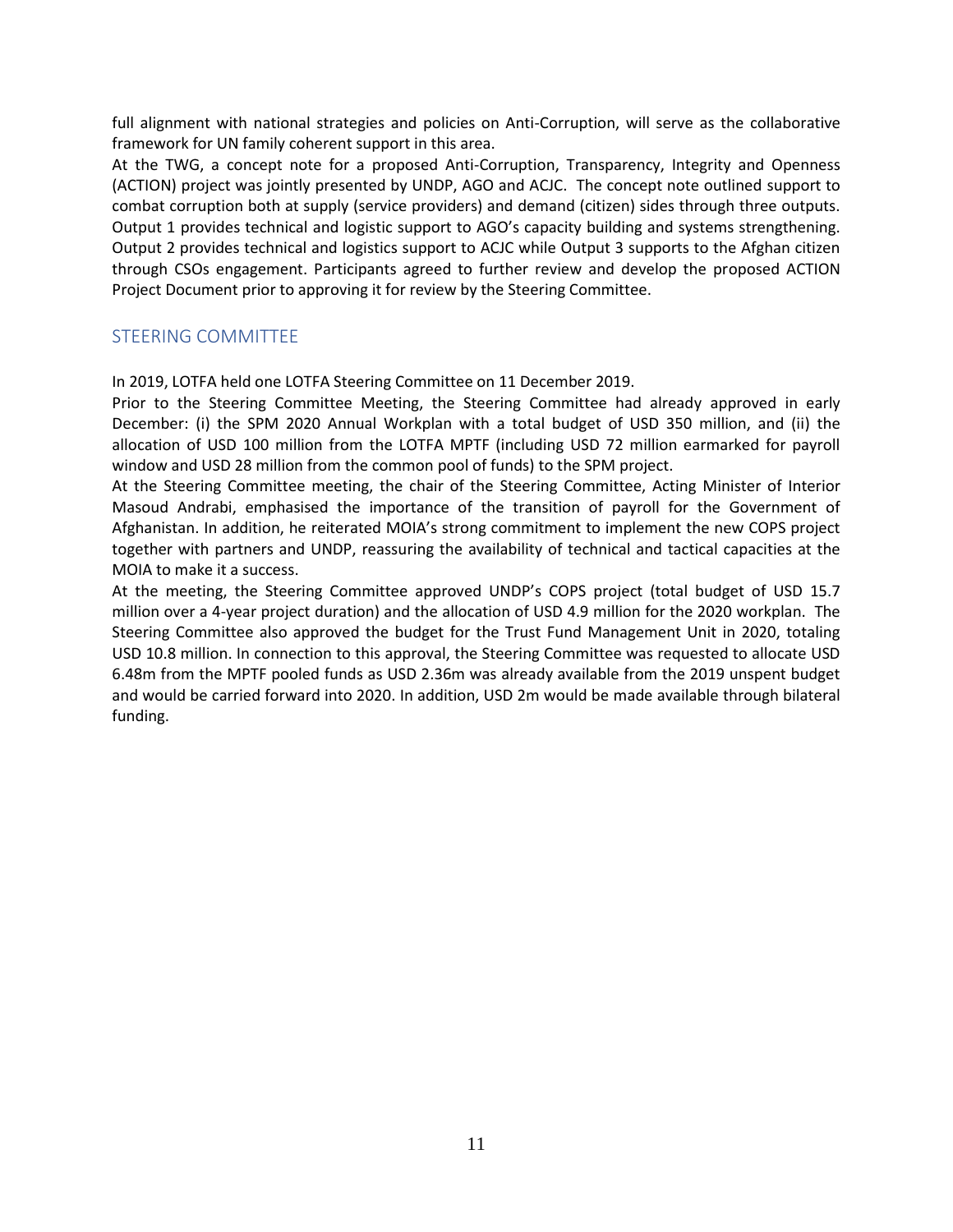# <span id="page-11-0"></span>SECTION 2: 2019 FINANCIAL PERFORMANCE

This chapter presents financial data and analysis of the Afghanistan LOTFA MPTF Fund using the passthrough funding modality as of 31 December 2018. Financial information for this Fund is also available on the MPTF Office GATEWAY, at the following address: [http://mptf.undp.org/factsheet/fund/LTF00.](http://mptf.undp.org/factsheet/fund/LTF00) The financial data in the report is recorded in US Dollars and due to rounding off of numbers, the totals may not add up.

### <span id="page-11-1"></span>SOURCES AND USES OF FUNDS

As of 31 December 2019, 9 contributors deposited US\$ 137,397,652 in contributions and US\$ 1,539,014 was earned in interest. The cumulative source of funds was US\$ 138,936,666 Of this amount, US\$ 46,810,273 has been net funded to 1 Recipient Organization, of which US\$ 3,500,906 has been reported as expenditure. The Administrative Agent fee has been charged at the approved rate of 1% on deposits and amounts to US\$ 1,206,923. Table 1 provides an overview of the overall sources, uses, and balance of the Afghanistan LOTFA MPTF Fund as of 31 December 2019.

#### **Table 1. Financial Overview, as of 31 December 2019 (in US Dollars)**

|                                                             | Annual 2018 | <b>Annual 2019</b> | <b>Cumulative</b> |
|-------------------------------------------------------------|-------------|--------------------|-------------------|
| <b>Sources of Funds</b>                                     |             |                    |                   |
| Contributions from donors                                   | 29,093,534  | 108,304,118        | 137,397,652       |
| Fund Earned Interest and Investment Income                  | 30,113      | 1,508,900          | 1,539,014         |
| Interest Income received from Recipient Organizations       |             |                    |                   |
| Refunds by Administrative Agent to Contributors             |             |                    |                   |
| Fund balance transferred to another MDTF                    |             |                    |                   |
| Other Income                                                |             |                    |                   |
| <b>Total: Sources of Funds</b>                              | 29,123,647  | 109,813,019        | 138,936,666       |
| <b>Use of Funds</b>                                         |             |                    |                   |
| <b>Transfers to Recipient Organizations</b>                 |             | 40,000,000         | 40,000,000        |
| Refunds received from Recipient Organizations               |             |                    |                   |
| <b>Net Funded Amount</b>                                    |             | 40,000,000         | 40,000,000        |
| <b>Administrative Agent Fees</b>                            | 123,882     | 1,083,041          | 1,206,923         |
| Direct Costs: (Steering Committee, Secretariatetc.)         | 6,810,273   |                    | 6,810,273         |
| <b>Bank Charges</b>                                         | 2           | 1,701              | 1,703             |
| <b>Other Expenditures</b>                                   |             |                    |                   |
| <b>Total: Uses of Funds</b>                                 | 6,934,157   | 41,084,742         | 48,018,899        |
| Change in Fund cash balance with Administrative Agent       | 22,189,490  | 68,728,276         | 90,917,766        |
| Opening Fund balance (1 January)                            |             | 22,189,490         |                   |
| <b>Closing Fund balance (31 December)</b>                   | 22,189,490  | 90,917,766         | 90,917,766        |
| Net Funded Amount (Includes Direct Cost)                    | 6,810,273   | 40,000,000         | 46,810,273        |
| Recipient Organizations' Expenditure (Includes Direct Cost) |             | 3,500,906          | 3,500,906         |
| <b>Balance of Funds with Recipient Organizations</b>        |             |                    | 43,309,367        |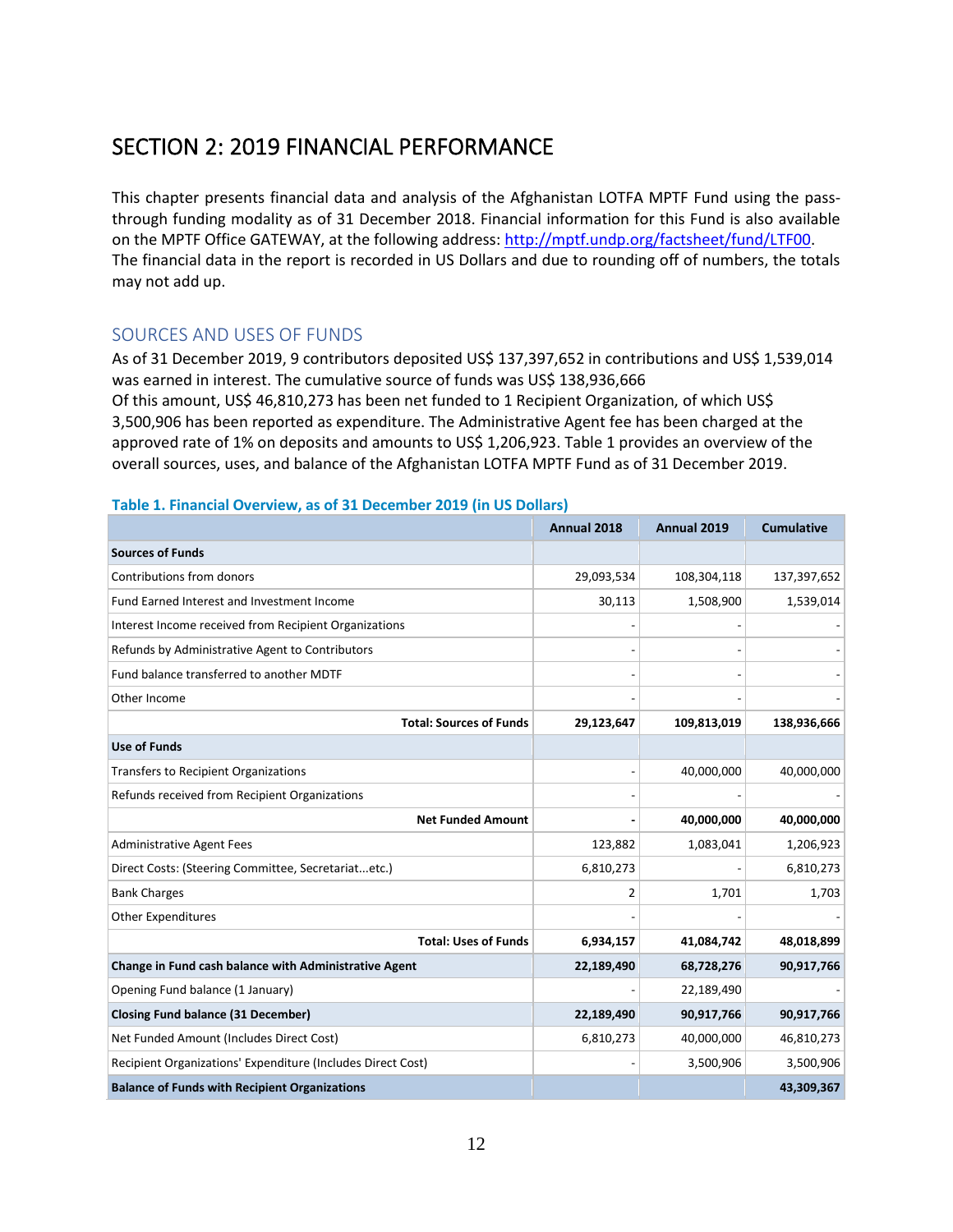#### <span id="page-12-0"></span>PARTNER CONTRIBUTIONS

Table 2 provides information on cumulative contributions received from all contributors to this Fund as of 31 December **2019**.

The **Afghanistan LOTFA MPTF Fund** is currently being financed by **9** contributors, as listed in the table below.

The table below includes commitments made up to 31 December **2019** through signed Standard Administrative Agreements, and deposits made through **2019**. It does not include commitments that were made to the fund beyond **2019**.

**Table 2. Contributors' Commitments and Deposits, as of 31 December 2019 (in US Dollars)**

| <b>Contributors</b>                  | <b>Total</b><br><b>Commitments</b> | <b>Prior Years</b><br>as of 31-Dec-2018<br><b>Deposits</b> | <b>Current Year</b><br><b>Jan-Dec-2019</b><br><b>Deposits</b> | <b>Total</b><br><b>Deposits</b> |
|--------------------------------------|------------------------------------|------------------------------------------------------------|---------------------------------------------------------------|---------------------------------|
| CANADA                               | 28,142,779                         |                                                            | 28,142,779                                                    | 28,142,779                      |
| <b>CZECH REPUBLIC</b>                | 431,807                            | 217,656                                                    | 214,151                                                       | 431,807                         |
| <b>DENMARK</b>                       | 23,861,017                         | 12,170,540                                                 | 11,690,477                                                    | 23,861,017                      |
| <b>ESTONIA</b>                       | 300,000                            |                                                            | 300,000                                                       | 300,000                         |
| <b>FINLAND</b>                       | 1,587,500                          |                                                            | 1,587,500                                                     | 1,587,500                       |
| <b>NETHERLANDS</b>                   | 16,666,815                         |                                                            | 16,666,815                                                    | 16,666,815                      |
| <b>POLAND</b>                        | 239,513                            |                                                            | 239,513                                                       | 239,513                         |
| UNITED KINGDOM                       | 49,462,883                         |                                                            | 49,462,883                                                    | 49,462,883                      |
| UNITED NATIONS DEVELOPMENT PROGRAMME | 16,705,337                         | 16,705,337                                                 |                                                               | 16,705,337                      |
| <b>Grand Total</b>                   | 137,397,652                        | 29,093,534                                                 | 108,304,118                                                   | 137,397,652                     |



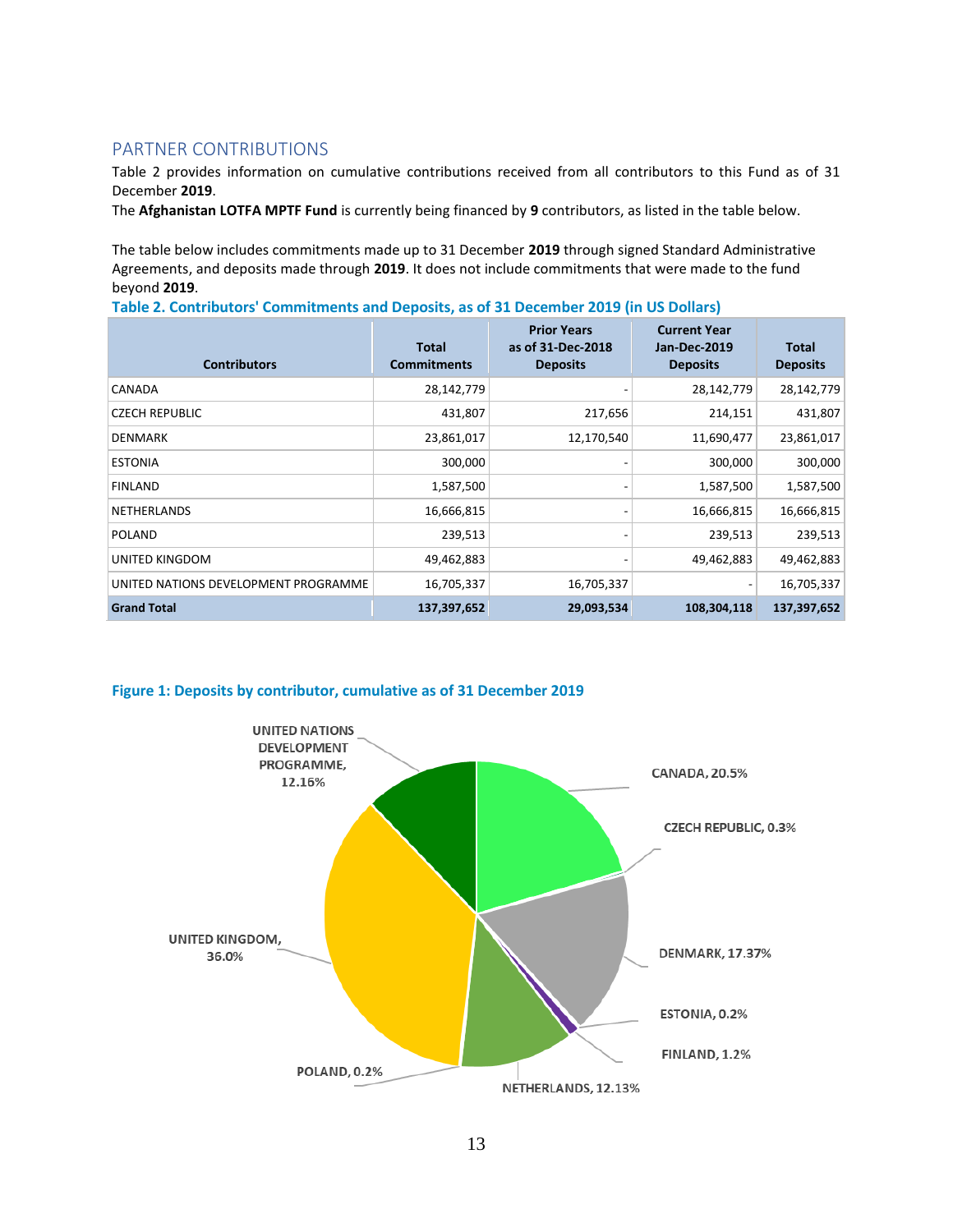#### <span id="page-13-0"></span>INTEREST EARNED

Interest income is earned in two ways: 1) on the balance of funds held by the Administrative Agent (Fund earned interest), and 2) on the balance of funds held by the Recipient Organizations (Agency earned interest) where their Financial Regulations and Rules allow return of interest to the AA.

As of 31 December **2019**, Fund earned interest amounts to US\$ **1,539,014**. Details are provided in the table below.

#### **Table 3. Sources of Interest and Investment Income, as of 31 December 2019 (in US Dollars)**

| <b>Interest Earned</b>                     | <b>Prior Years</b><br>as of 31-Dec-2018 | <b>Current Year</b><br>Jan-Dec-2019 | <b>Total</b> |
|--------------------------------------------|-----------------------------------------|-------------------------------------|--------------|
| <b>Administrative Agent</b>                |                                         |                                     |              |
| Fund Earned Interest and Investment Income | 30,113                                  | 1,508,900                           | 1,539,014    |
| <b>Total: Fund Earned Interest</b>         | 30,113                                  | 1,508,900                           | 1,539,014    |
| <b>Recipient Organization</b>              |                                         |                                     |              |
| Total: Agency earned interest              |                                         |                                     |              |
| <b>Grand Total</b>                         | 30,113                                  | 1,508,900                           | 1,539,014    |

### <span id="page-13-1"></span>TRANSFER OF FUNDS

Allocations to Recipient Organizations are approved by the Steering Committee and disbursed by the Administrative Agent. As of 31 December 2019, the AA has transferred US\$ 40,000,000 to 1 Recipient Organizations (see list below).

Table 4 provides additional information on the refunds received by the MPTF Office, and the net funded amount for each of the Recipient Organizations.

**Table 4. Transfer, Refund, and Net Funded Amount by Recipient Organization, as of 31 December 2019 (in US Dollars)**

| Prior Years as of 31-Dec-2018<br>Participating |                  |                | <b>Current Year Jan-Dec-2019</b> |                  |                | Total             |                  |                |                   |
|------------------------------------------------|------------------|----------------|----------------------------------|------------------|----------------|-------------------|------------------|----------------|-------------------|
| Organization                                   | <b>Transfers</b> | <b>Refunds</b> | <b>Net Funded</b>                | <b>Transfers</b> | <b>Refunds</b> | <b>Net Funded</b> | <b>Transfers</b> | <b>Refunds</b> | <b>Net Funded</b> |
| <b>UNDP</b>                                    |                  |                |                                  | 40,000,000       |                | 40.000.000        | 40.000.000       |                | 40,000,000        |
| <b>Grand Total</b>                             |                  |                |                                  | 40,000,000       |                | 40.000.000        | 40.000.000       |                | 40,000,000        |

#### <span id="page-13-2"></span>EXPENDITURE AND FINANCIAL DELIVERY RATES

All final expenditures reported for the year **2019** were submitted by the Headquarters of the Recipient Organizations. These were consolidated by the MPTF Office.

Project expenditures are incurred and monitored by each Recipient Organization, and are reported as per the agreed upon categories for inter-agency harmonized reporting. The reported expenditures were submitted via the MPTF Office's online expenditure reporting tool. The **2019** expenditure data has been posted on the MPTF Office GATEWAY at [http://mptf.undp.org/factsheet/fund/LTF00.](http://mptf.undp.org/factsheet/fund/LTF00)

In **2019**, US\$ **40,000,000** was net funded to Recipient Organizations, but no expenditure was reported. The funding for payroll was received late in the year and expenditure had already been charged against bilateral funds that were also received in December. In addition, the MPTF funds were held as a cushion to spend in the first quarter of 2020.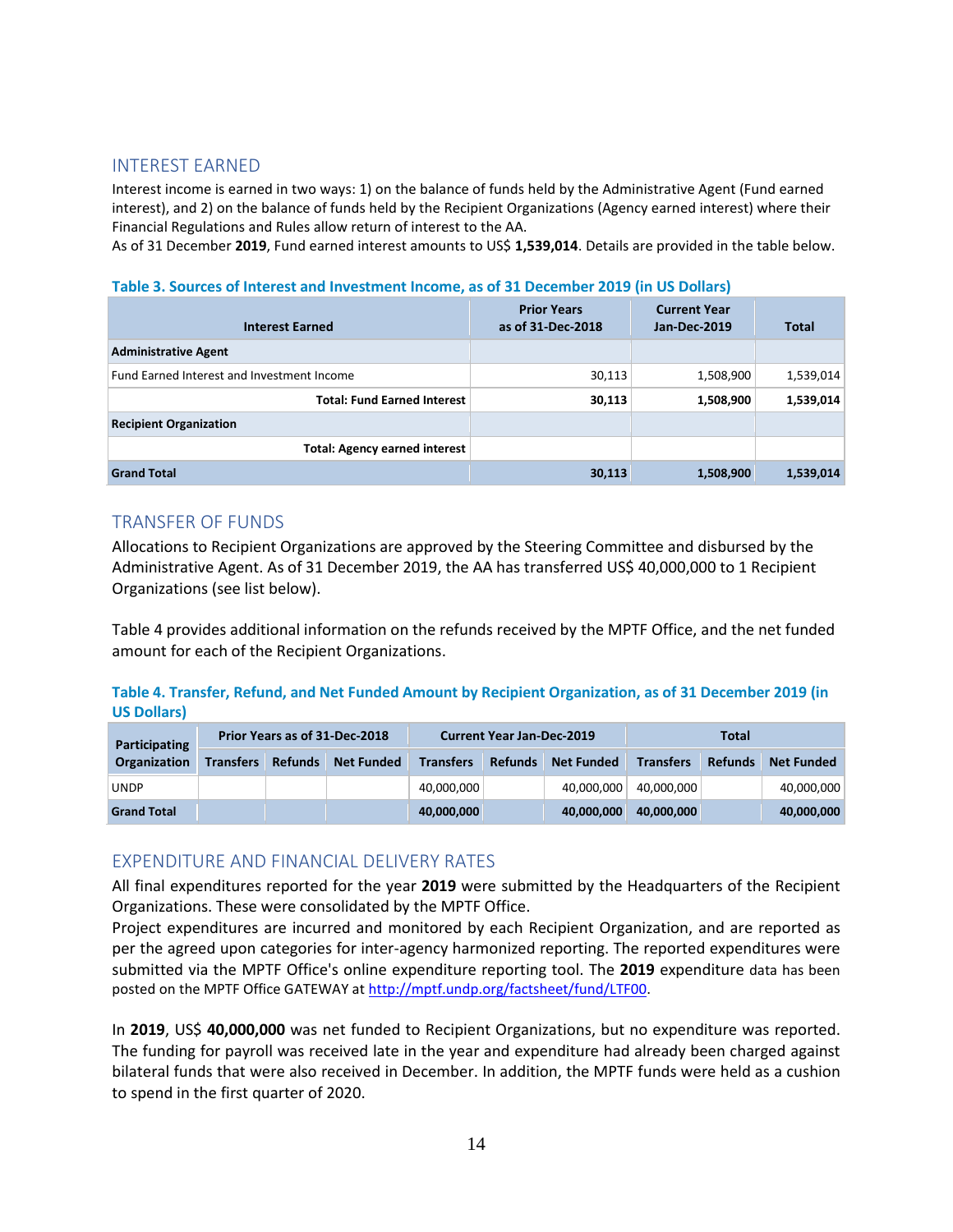|                     | Sector / Project No.and Project Title  | <b>Participating</b><br>Organization | <b>Project</b><br><b>Status</b> | <b>Total Approved</b><br><b>Amount</b> | <b>Net Funded</b><br><b>Amount</b> | <b>Total</b><br><b>Expenditure</b> | <b>Delivery Rate</b><br>% |
|---------------------|----------------------------------------|--------------------------------------|---------------------------------|----------------------------------------|------------------------------------|------------------------------------|---------------------------|
| <b>MOIA Payroll</b> |                                        |                                      |                                 |                                        |                                    |                                    |                           |
|                     | 00119365 Support to payroll management | <b>UNDP</b>                          | On Going                        | 40,000,000                             | 40,000,000                         |                                    | $\Omega$                  |
| MOIA Payroll: Total |                                        |                                      | 40.000.000                      | 40,000,000                             |                                    | $\mathbf{0}$                       |                           |
| <b>Grand Total</b>  |                                        |                                      | 40,000,000                      | 40,000,000                             |                                    | 0                                  |                           |

#### **Table 5: Expenditure by Project within Sector, as of 31 December 2019 (in US Dollars)**

#### <span id="page-14-0"></span>COST RECOVERY

Cost recovery policies for the Fund are guided by the applicable provisions of the Terms of Reference, the MOU concluded between the Administrative Agent and Recipient Organizations, and the SAAs concluded between the Administrative Agent and Contributors, based on rates approved by UNDG. The policies in place, as of 31 December **2019**, were as follows:

- **The Administrative Agent (AA) fee:** 1% is charged at the time of contributor deposit and covers services provided on that contribution for the entire duration of the Fund. In the reporting period US\$ **1,083,041** was deducted in AA-fees. Cumulatively, as of 31 December **2019**, US\$ **1,206,923** has been charged in AA-fees.
- **Indirect Costs of Recipient Organizations:** Recipient Organizations may charge 7% indirect costs.

# <span id="page-14-1"></span>ACCOUNTABILITY AND TRANSPARENCY

In order to effectively provide fund administration services and facilitate monitoring and reporting to the UN system and its partners, the MPTF Office has developed a public website, the MPTF Office Gateway [\(http://mptf.undp.org\)](http://mptf.undp.org/). Refreshed in real time every two hours from an internal enterprise resource planning system, the MPTF Office Gateway has become a standard setter for providing transparent and accountable trust fund administration services.

The Gateway provides financial information including: contributor commitments and deposits, approved programme budgets, transfers to and expenditures reported by Recipient Organizations, interest income and other expenses. In addition, the Gateway provides an overview of the MPTF Office portfolio and extensive information on individual Funds, including their purpose, governance structure and key documents. By providing easy access to the growing number of narrative and financial reports, as well as related project documents, the Gateway collects and preserves important institutional knowledge and facilitates knowledge sharing and management among UN Organizations and their development partners, thereby contributing to UN coherence and development effectiveness.

# <span id="page-14-2"></span>DIRECT COSTS

The Fund governance mechanism may approve an allocation to a Recipient Organization to cover costs associated with Secretariat services and overall coordination, as well as Fund level reviews and evaluations. These allocations are referred to as 'direct costs'. Cumulatively, as of 31 December **2019**, US\$ 3,500,906 has been charged as Direct Costs. **Table: Direct Costs**

| <b>Recipient Organization</b> | <b>Net Funded Amount</b> | Expenditure | <b>Delivery Rate</b> |
|-------------------------------|--------------------------|-------------|----------------------|
| <b>UNDP</b>                   | 6,810,273                | 3,500,906   | 51%                  |
| Total:                        | 6,810,273                | 3,500,906   | 51%                  |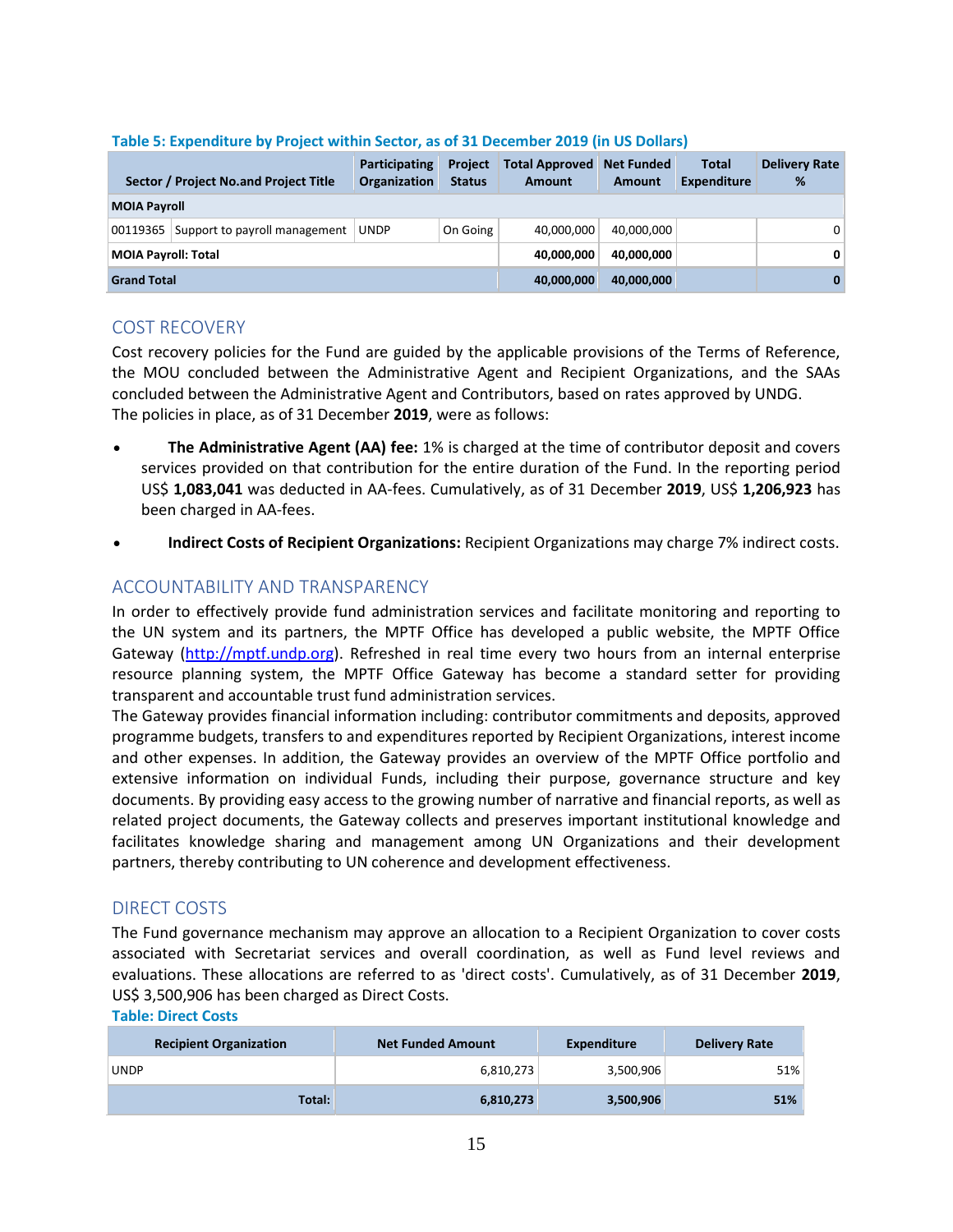# **Annex 1: LOTFA Strategic Framework**

| <b>Window</b> | <b>Strategic objective</b>                                                                                                                                                                                               | Institution                |                                                    | <b>Indicative Programmatic Activities</b>                                                                                                                                                                                                                                                                                                                                                                                                                                                                                                                                                                                                                |
|---------------|--------------------------------------------------------------------------------------------------------------------------------------------------------------------------------------------------------------------------|----------------------------|----------------------------------------------------|----------------------------------------------------------------------------------------------------------------------------------------------------------------------------------------------------------------------------------------------------------------------------------------------------------------------------------------------------------------------------------------------------------------------------------------------------------------------------------------------------------------------------------------------------------------------------------------------------------------------------------------------------------|
| 1. Security   | 1.1 Strengthen<br>institutional<br>capacities for<br>increased<br>effectiveness and<br>accountability of<br>security service<br>delivery.                                                                                | <b>MOIA</b>                | 1.1.1<br>1.1.2<br>1.1.3<br>1.1.4<br>1.1.5<br>1.1.6 | Security sector reform and<br>coordination strategies and<br>initiatives<br><b>Institutional development</b><br>initiatives and activities<br>within the MOIA (including<br>support to civilianization<br>and internal control and<br>accountability<br>mechanisms);<br><b>Police professionalisation</b><br>initiatives and activities<br>within the MOIA and the<br>ANP;<br><b>Recruitment and training</b><br>activities (with emphasis on<br>female police);<br><b>Specialized investigative</b><br>capacities (i.e. forensic<br>investigations);<br><b>Rehabilitation and social</b><br>reintegration initiatives in<br><b>Prison and Detention</b> |
|               | 1.2 Assess and support<br>development of<br>security sector<br>infrastructure and<br>operational<br>capacities,<br>including equipping<br>and capacitating<br>such facilities as<br>required.<br>1.3 Strengthen policing | <b>MOIA</b><br><b>MOIA</b> | 1.2.1<br>1.2.2<br>1.2.3<br>1.3.1                   | Centers.<br><b>Conduct feasibility studies</b><br>for new infrastructure and<br>support design of new<br>infrastructure works;<br><b>Rehabilitation/infrastructure</b><br>support services;<br>Provision and acquisition of<br>non-lethal equipment and<br>supplies;<br><b>Police and community</b>                                                                                                                                                                                                                                                                                                                                                      |
|               | capabilities and<br>service-delivery to<br>communities and<br>citizens' voice<br>mechanisms for<br>improved public<br>trust.                                                                                             | <b>CSOs</b>                | 1.3.2<br>1.3.3                                     | engagement initiatives and<br>activities (Police-e-Mardumi<br>and complaints<br>mechanisms);<br>Police response and referral<br>mechanisms for women and<br>children (Family Response<br>Units);<br><b>Community-based</b><br>monitoring and oversight<br>activities on security<br>service provision;                                                                                                                                                                                                                                                                                                                                                   |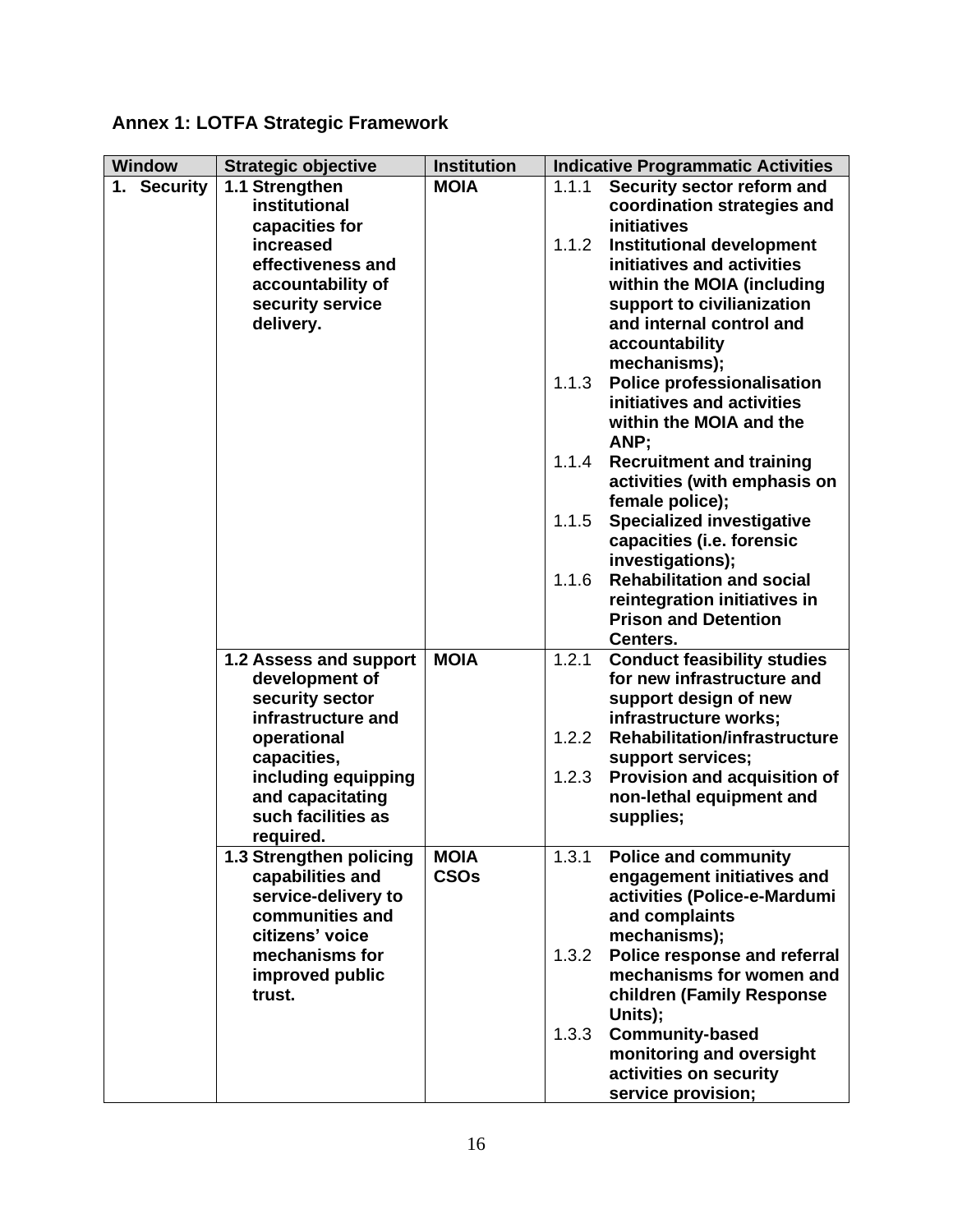| <b>Window</b> | <b>Strategic objective</b>                                                                                                                          | <b>Institution</b>                                                                                    | <b>Indicative Programmatic Activities</b>                                                                                                                                                                                                                                                                                                                                                                                                          |
|---------------|-----------------------------------------------------------------------------------------------------------------------------------------------------|-------------------------------------------------------------------------------------------------------|----------------------------------------------------------------------------------------------------------------------------------------------------------------------------------------------------------------------------------------------------------------------------------------------------------------------------------------------------------------------------------------------------------------------------------------------------|
|               |                                                                                                                                                     |                                                                                                       | 1.3.4<br><b>Strategic</b><br>communication/public<br>outreach initiatives between<br>Government and<br>communities to inform on<br>institutional strategies,<br>plans, policies and reforms<br>efforts and to receive<br>citizen's feedback on these.                                                                                                                                                                                              |
| 2. Justice    | 2.1 Strengthen<br>institutional<br>capacities for<br>improved justice<br>service delivery for<br>all Afghans,<br>particularly<br>vulnerable groups. | <b>MOJ</b><br><b>AGO</b><br><b>AIBA</b><br><b>Judiciary</b><br>Office of 2 <sup>nd</sup><br><b>VP</b> | 2.1.1<br>Justice sector reform and<br>coordination strategies and<br>initiatives;<br>2.1.2<br><b>Institutional development</b><br>initiatives and activities<br>within the MOJ, including<br>support to legislative<br>drafting department and the<br>human rights support unit;<br><b>Institutional development</b><br>2.1.3<br>initiatives and activities<br>within the AGO;<br>Training of judicial staff,<br>2.1.4<br>prosecutors and lawyers. |
|               | 2.2 Strengthen the<br>gender justice<br>chain to improve<br>access to justice<br>for Afghan women.                                                  | <b>Judiciary</b><br><b>AGO</b><br><b>MOIA</b><br><b>MOWA</b><br><b>AIBA</b>                           | 2.2.1<br><b>Establishment of EVAW</b><br>court system at central and<br>sub-national levels;<br>Training of judicial staff,<br>2.2.2<br>prosecutors and lawyers on<br><b>EVAW law;</b><br>2.2.3<br><b>Inter-institutional</b><br>coordination between<br>gender justice service<br>providers;<br><b>Establishment of formal and</b><br>2.2.4<br>informal victim support<br>systems.                                                                |
|               | 2.3 Strengthen Civil<br><b>Society capacities</b><br>to enhance legal<br>support, oversight<br>and human rights'<br>protection and<br>promotion.    | <b>AIBA</b><br><b>AIHRC</b><br><b>CSOs</b>                                                            | 2.3.1<br><b>Support to legal aid service</b><br>providers;<br>Legal awareness and public<br>2.3.2<br>outreach initiatives and<br>activities;<br><b>Community-based</b><br>2.3.3<br>monitoring and oversight<br>activities on justice service<br>provision;<br><b>Psychosocial support and</b><br>2.3.4<br>victims' assistance;<br>Promotion and protection of<br>2.3.5<br>Human Rights.                                                            |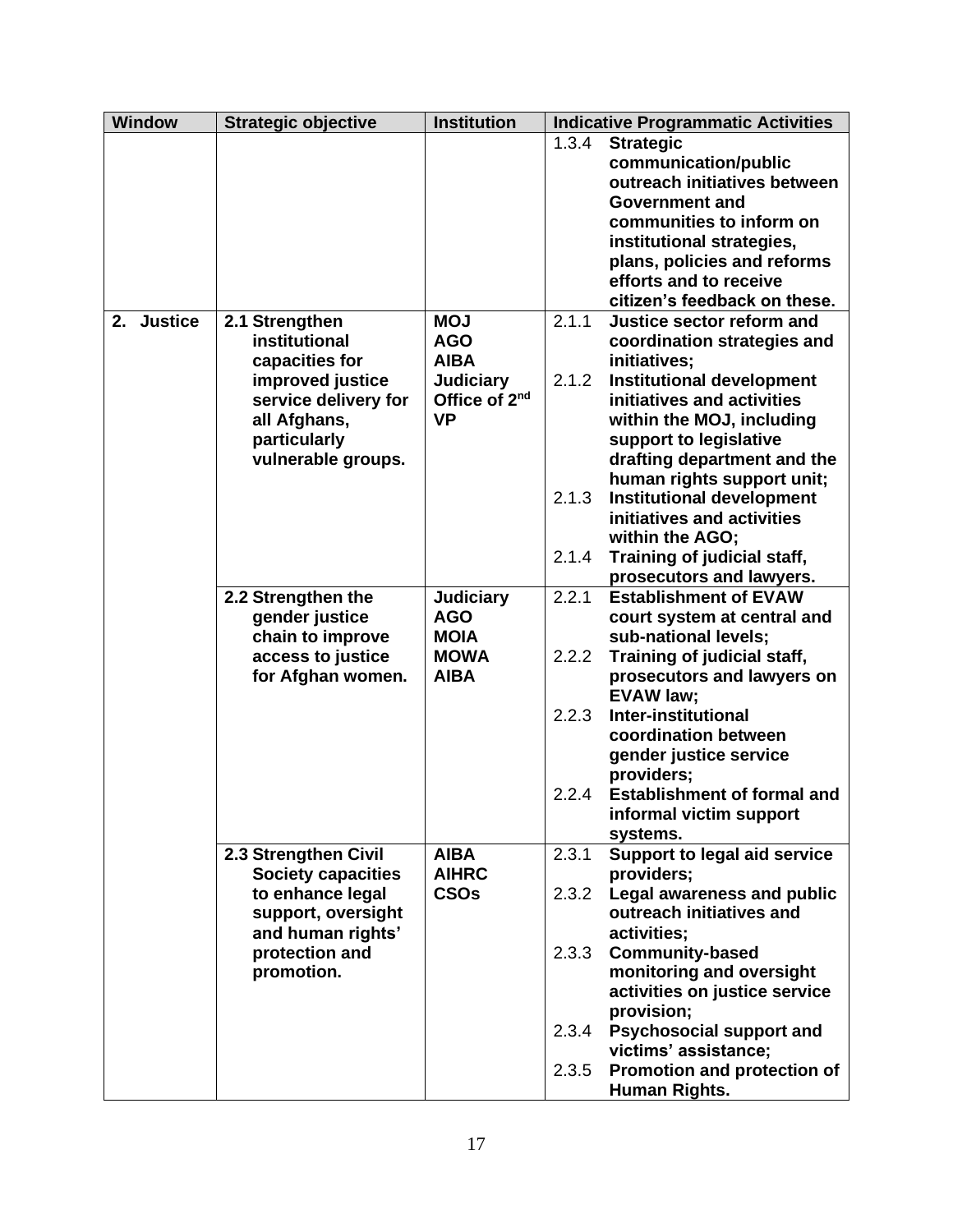| <b>Window</b> | <b>Strategic objective</b> | <b>Institution</b>   |       | <b>Indicative Programmatic Activities</b> |
|---------------|----------------------------|----------------------|-------|-------------------------------------------|
|               | 2.4 Strengthen justice     | <b>MOJ</b>           | 2.4.1 | <b>Establish coordination and</b>         |
|               | sector coordination        | <b>CSOs</b>          |       | referral mechanisms                       |
|               | with informal              | <b>Informal</b>      |       | between formal and                        |
|               | justice mechanisms         | justice              |       | informal justice service                  |
|               | to increase access         | providers            |       | providers;                                |
|               | to justice for             |                      | 2.4.2 | <b>Legal awareness and</b>                |
|               | Afghan people, in          |                      |       | outreach initiatives and                  |
|               | accordance with            |                      |       | activities to support                     |
|               | human rights               |                      |       | informal justice service                  |
|               | standards.                 |                      |       | providers.                                |
| 3. Anti-      | 3.1 Strengthen legal       | <b>ACJC</b>          | 3.1.1 | Institutional development of              |
| corrupti      | and institutional          | <b>STAR</b>          |       | ACJC;                                     |
| on            | framework and              | <b>MOIA</b>          | 3.1.2 | <b>Support capacity</b>                   |
|               | capacities to              | <b>Judiciary</b>     |       | development for the                       |
|               | effectively prevent        | <b>AGO</b>           |       | verification of asset                     |
|               | and combat                 | <b>HOA</b>           |       | declarations;                             |
|               | corruption and             | <b>Civil Service</b> | 3.1.3 | <b>Capacity development</b>               |
|               | impunity within the        | <b>Commission</b>    |       | initiatives and activities for            |
|               | <b>Security and</b>        | <b>SAO</b>           |       | asset recovery                            |
|               | Justice sectors in         | <b>MOFA</b>          |       | mechanisms;                               |
|               | line with                  | <b>MOF</b>           | 3.1.4 | <b>Capacity development</b>               |
|               | international              |                      |       | initiatives and activities for            |
|               | standards.                 |                      |       | internal disciplinary                     |
|               |                            |                      |       | mechanism and complaint                   |
|               |                            |                      |       | mechanisms;                               |
|               |                            |                      | 3.1.5 | <b>Technical support on</b>               |
|               |                            |                      |       | relevant legislation and                  |
|               |                            |                      |       | strategies;                               |
|               |                            |                      | 3.1.6 | <b>Support to the Anti-</b>               |
|               |                            |                      |       | <b>Corruption Caucus at the</b>           |
|               |                            |                      |       | Parliament;                               |
|               |                            |                      | 3.1.7 | <b>Support to Ministerial Anti-</b>       |
|               |                            |                      |       | <b>Corruption reforms and</b>             |
|               |                            |                      |       | implementation plans.                     |
|               | 3.2 Strengthen             | Media                | 3.2.1 | Training on investigative                 |
|               | engagement of Civil        | <b>Network</b>       |       | journalism;                               |
|               | society, media and         | <b>CSOs</b>          | 3.2.2 | Support to the                            |
|               | communities                | Oversight            |       | implementation of the                     |
|               | engaged in                 | <b>Commission</b>    |       | <b>Access to Information Law:</b>         |
|               | promoting a culture        | on Access            | 3.2.3 | <b>Community-based</b>                    |
|               | of transparency and        | to                   |       | monitoring of public                      |
|               | integrity, and             | <b>Information</b>   |       | service;                                  |
|               | increased trust in         | <b>AIHRC</b>         | 3.2.4 | Civic education;                          |
|               | the Government.            |                      | 3.2.5 | Support the private sector                |
|               |                            |                      |       | in anti-corruption                        |
|               |                            |                      |       | certification.                            |